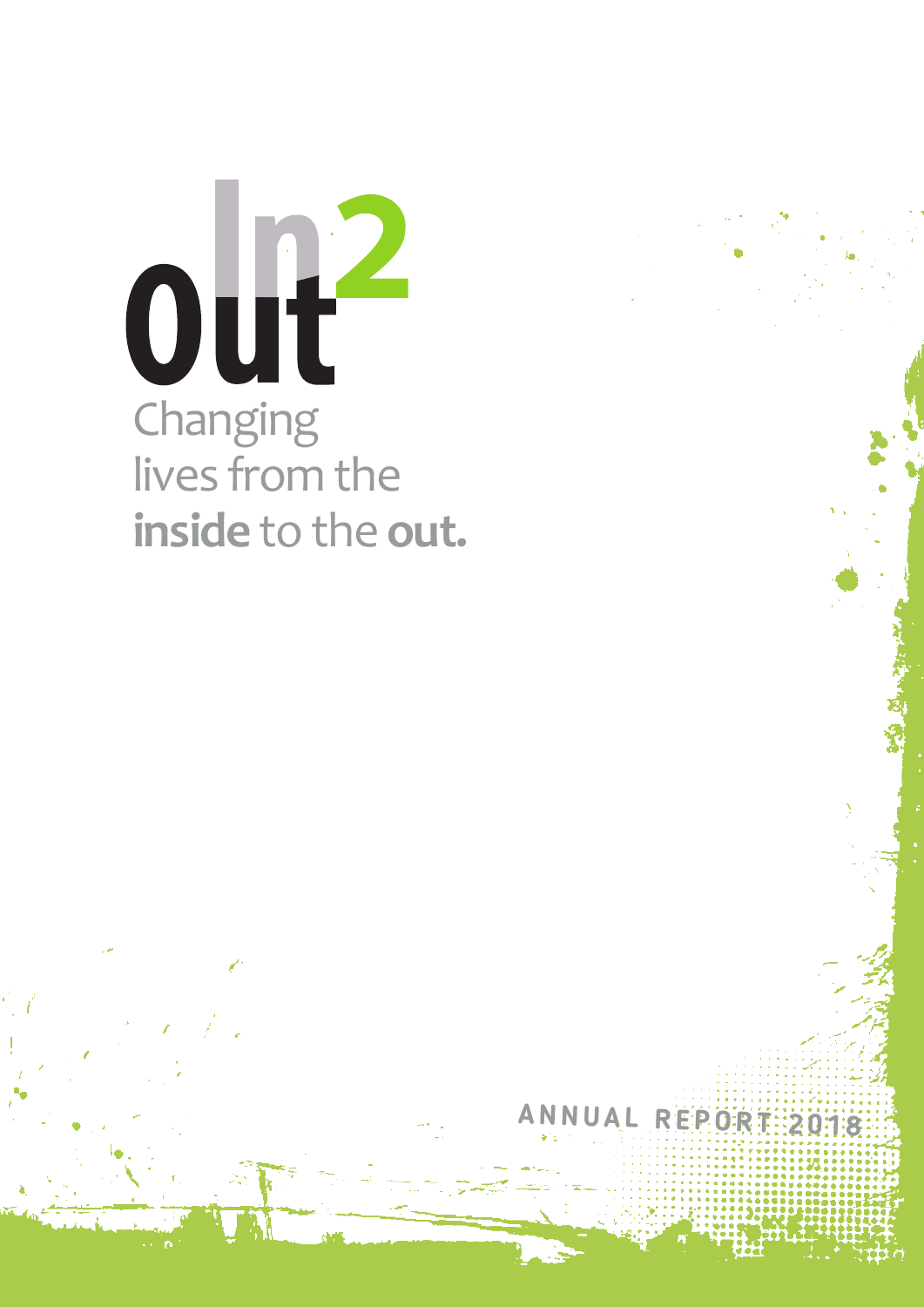HMYOI Wetherby has worked with In2Out as a voluntary sector service provider for the past five years and we consider them a trusted partner and provider of support for our young people. They have consistently achieved excellent results in the work they undertake as a mentoring organisation both within custody and in the community.

#### **ANDREW DICKINSON, GOVERNOR HMYOI WETHERBY**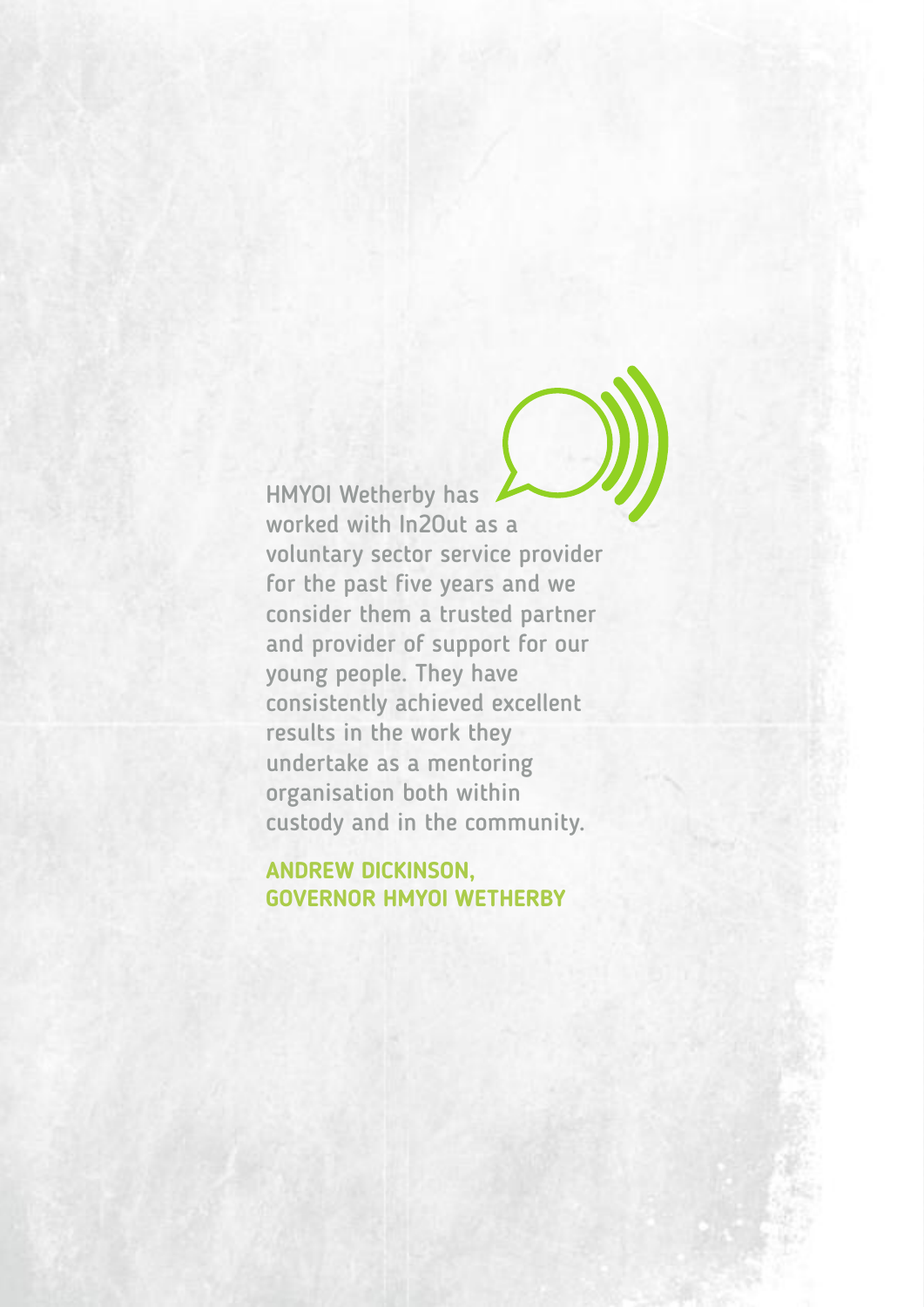3

### **ON BEHALF OF THE TRUSTEES**

By our nature, we are all affirmed and encouraged as our ideas germinate, come to realisation and mature into substantial entities. None more than when those ideas seek to address social issues that affect young lives. So it has been with the first five years of In2Out.

When we articulated an idea to provide a mentoring and resettlement programme for children leaving custody to address alarming rates of reoffending, we heard many reasons why we should not go ahead. However, as we look back now on five years of growth and progress, we can celebrate lives changed for the better, reduced recidivism and the message of hope for those we support.

During the development of In2Out we have seen operational challenges posed by government initiatives, changes to sentencing policies, and an increase in longer sentences for those convicted of violent crime. This, along with the perception that providing mentoring & befriending for juveniles is just 'too difficult', means that In2Out remains unique in charitable post-custodial support of young people.

The challenges encountered by young people growing up are well documented. Yet, in the face of that, In2Out has responded to support more than 350 youngsters with historic offences ranging from the minor to the most serious. We have helped them to resettle into society after release and move toward independent living. We have brought reconciliation into families, order into chaotic lives and a sense of hope for the future. And we have made this happen by showing them individually that someone cares.

Our desire, as we move forward into the next five years, is that we continue to be an influence for good in the damaged lives of each young person we meet. We want our personal Christian faith to be expressed practically and to encourage us in the face of difficulties we encounter and, most of all, we long for the young people themselves to flourish in a better way of living that we endeavour to help them discover.

We are grateful to you for your support in our work. On behalf of the In2Out Trustees, Employees, Volunteers and, most of all, our Participants…Thank you!

**Terry Wilcox In2Out founder, Chair of Trustees**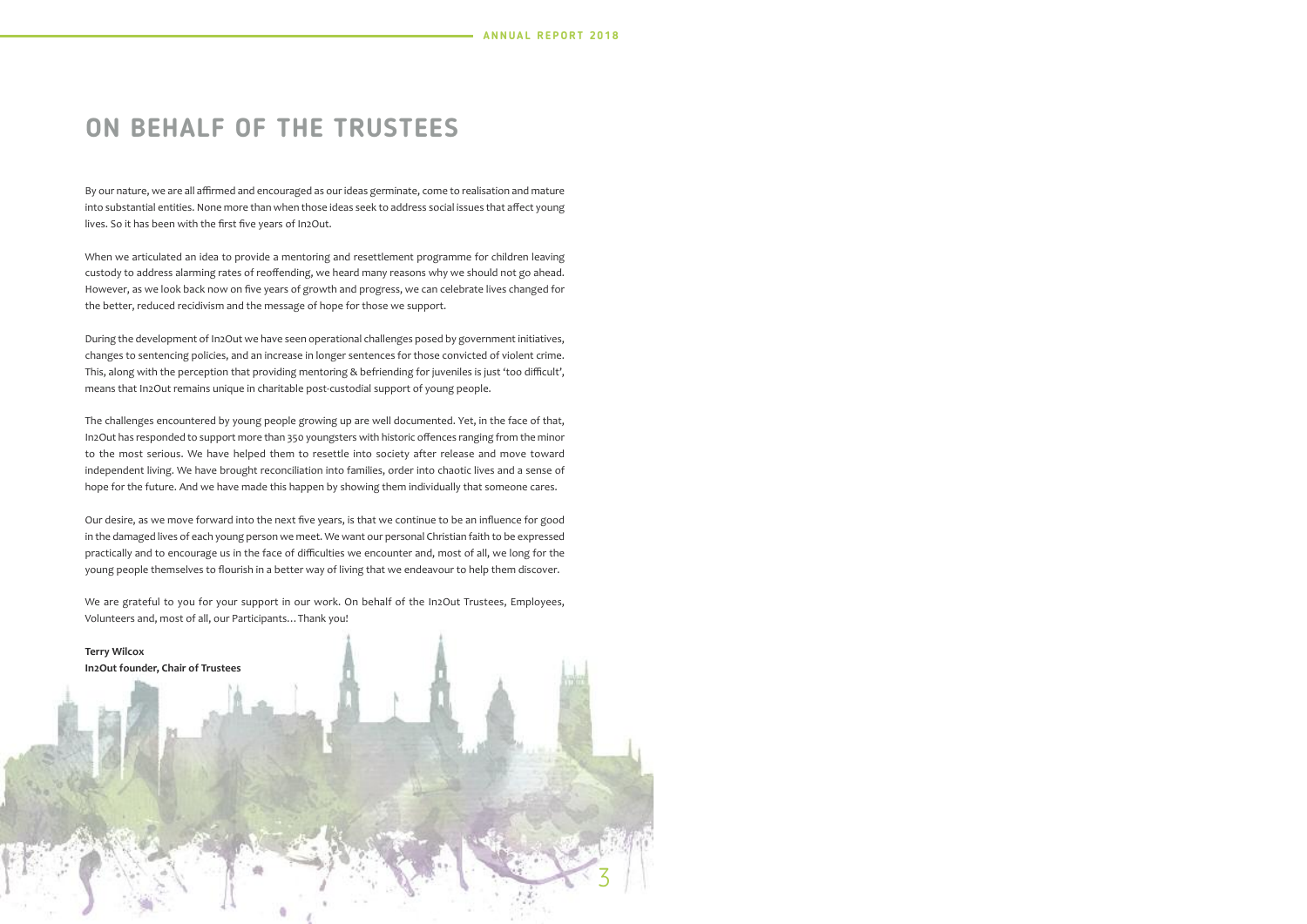### At a particularly low point Kyle told us,

In2Out have a wide remit of support so were able to step in to this situation through a relationship intervention. With permission from Kyle, we kept in contact with his mum sharing his positive progress and breaking down her negative expectations of him. After several months we arranged a meeting between Kyle, his mum and Kyle's mentor. Thankfully this went well and through regular visits with his mum Kyle's behaviour has started to improve. Both Kyle and his mum recognise that it's a long journey, but that he is making small steps in the right direction.

### "I WANT TO GO BACK TO PRISON "I WANT TO GU BALK TU FRISON I HAD A<br>BECAUSE WHEN I WAS IN PRISON I HAD A<br>BECAUSE, VILONGUID WITH MY FAMILY, BECAUSE WHEN I WAS INTI MY FAMILY,<br>GOOD RELATIONSHIP WITH MY FAMILY, AND <sup>I</sup> WANT THAT AGAIN."

Kyle is still on the right track, even if this involves lots of highs and lows, but having regular contact with his mum is a huge motivation for him to keep focused and show her that he is changing.



### **KYLE'S STORY**

During his time in HMYOI Wetherby Kyle had regular visits from his mum and siblings and when he was released from Wetherby he returned to his family home. The challenge of starting life on the out and fitting into the family unit became too much. Despite trying his best, he had to move out after a couple of weeks, because he wasn't able to live up to the expectations of his family.

### **There was complete relationship breakdown between Kyle and his mum.**

Once Kyle moved out his behaviour quickly deteriorated. Through our mentoring sessions Kyle expressed his feelings about being separated from his family and the impact this has on his mental health, emotions and his behaviour. He was longing to be back with his family, to have a sense of belonging and to feel loved. However, his mum didn't want to have any contact with him or allow him to have contact with his siblings, until he had proved that he had changed his ways.

> **MANY YOUNG PEOPLE WHO FIND THEMSELVES IN PRISON COME FROM TROUBLED BACKGROUNDS, LACK POSITIVE FAMILY INTERACTION, ARE EDUCATIONALLY CHALLENGED, HAVE BEEN NEGATIVELY INFLUENCED BY PEERS AND HAVE USED DRUGS AS A MEANS OF COPING WITH LIFE.**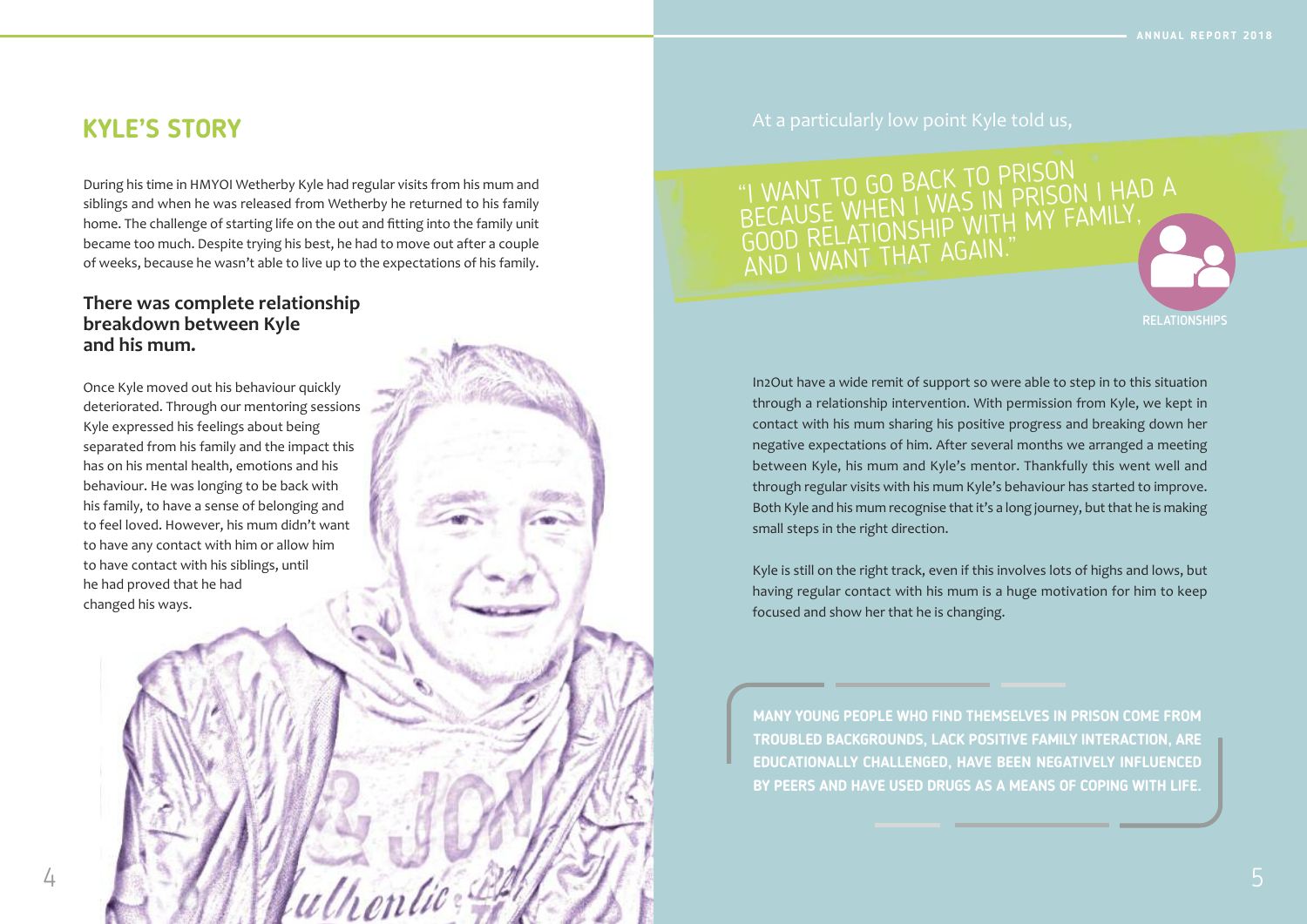NUMBER OF IN2OUT PARTICIPANTS SUPPORTED



2017



2018

#### % SPLIT OF MENTORING TIME







### **FROM OUR EXECUTIVE DIRECTOR**

I'm pleased to say that 2018 saw In2Out support more young people than ever before! Our mentors continued to work both in custody and in the community to have a significant impact in supporting lads that in many, if not most, cases did not have adequate support networks around them to successfully make the difficult transition from prison back into their communities.

The number of children in custody has fallen by over 70% in the last decade and now stands at around 860 or about 1% of the total prison population of England and Wales. This reflects a sentencing policy shift which increasingly uses custodial sentences as a last resort and only for more serious crimes. As a result, the caseload of young people In2Out are supporting has increased in complexity, as has the length of custodial sentences that they are serving. While our primary focus remains on resettlement in the community, this change has again highlighted the importance ofin-custody work both for building trust between the mentor and the mentee, as well to encourage the young person to use their time in prison most effectively.

While the majority of young people we supported in 2018 were aged 18 or under when we started working with them, just over 50% were 18 years or over by the time of their release. At any one time we were working with roughly 50 lads, half of whom were in custody awaiting release and half already in the community.

We continued to grow and develop the staff and volunteer team with part-time Mentor Coordinators being appointed for South Yorkshire and the North West of England. In addition, we took on our first Fundraising and Communications Officer to bolster our small head office team, dramatically increasing our capacity to both communicate more effectively and raise support and stronger funding streams for the work of In2Out going forward.

Training and development remained important as we sought to deepen the quality of the mentoring support we provide, and to that end we ran four Quarterly Training days for all the team, including using specialist trainers around topics such as therapeutic practice, debt and supporting young people with mental health issues.

The close of the year saw In2Out reach the milestone of 5 years of changing lives. In that time, we have supported over 350 lads, but there are so many more that need our support. And so, we will use 2019 to raise the profile and support for our work so that we will be able to change even more lives from the 'inside to the out'.

Thank you to everyone who has been part of all we have achieved in 2018!

**Mark Screeton, Executive Director**

### **IN2OUT PARTICIPANT SNAPSHOT 2018**

#### REOFFENDING RATE WITHIN 12 MONTHS OF LEAVING CUSTODY



#### % OF YOUNG PEOPLE IN EACH CATEGORY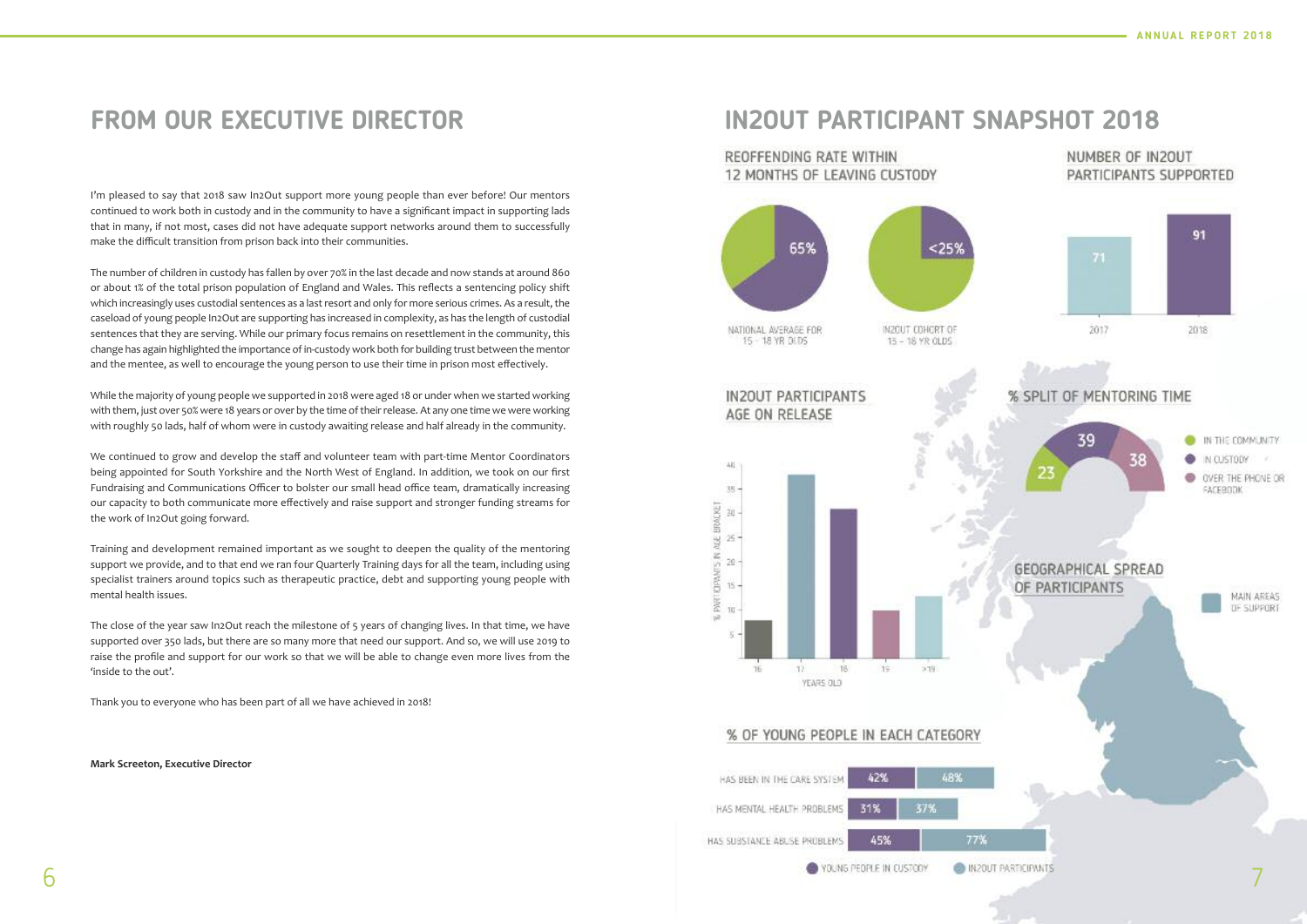

### **ACTIVITIES**

During 2018, In2Out supported 91 young people leaving custody to resettle into society. While the majority of those supported continue to be 15-18-year olds leaving HMYOI Wetherby, we also worked with young people up to 21 years old as they left other custodial establishments. Amongst the cohort that we supported we continued to see significant reduction in reoffending rates against the national statistics for their age group.

The challenges facing many young people leaving juvenile Young Offenders Institutes (YOI) are huge, coming as they do from chaotic lifestyles and fractured family contexts. Approximately 50% of the young people we worked with in 2018 had been in local authority care. Through the work of our mentors we have been able to provide support and assistance into situations where previously there has been very little.

We continued to maintain a volunteer pool of 20 volunteers, 15 of whom were active regularly throughout the year. Furthermore, we completed the development of our online training and induction programme so that volunteers from further afield had easier access to our training rather than repeat visits to Wetherby. In addition, we have hosted Quarterly Training for our staff and volunteers which has included internal training on our mentoring process, external speakers from the Prison, Police and other Third Sector Organisations.



Cooperation with Youth Offending Teams, the Probation Services and local authorities continues to help us support young people to comply with their Court or Prison orders and to best utilise the care packages available to them. Partnerships with employers, education and training establishments and housing agencies have provided many new opportunities to support successful resettlement, as well as encouraging a meaningful use of time. One-to-one mentoring has introduced new thinking skills and improved responses to difficult situations, while providing an, often lacking, element of emotional and empathetic support. Some young people have begun to engage with new communities of friends at college or in a church.

Wherever possible, there is early interaction with the young person within the prison establishment prior to release from custody, helping to build trusting relationships that support continued positive engagement with the programme in the community.

### **VOLUNTEER CONTRIBUTIONS**

In addition to the work undertaken by the Trustees, volunteers have provided management support, one-to-one mentoring, administrative and fundraising support, food bank liaisons, in-custody behaviour tracking, supervision, event support and overall encouragement. Our robust interview process, DBS checks, induction, on-going training and supervision ensures our volunteers are prepared for the challenges of working with our young people safely and effectively. Our Mentoring and Befriending Methodology Handbook provides all staff and volunteers with a go to reference resource outlining all key aspects of work with In2Out.

#### **4 Training Events**

We have been able to deliver training every quarter for our Volunteer team.

### **20+ Volunteers**

We have refined the volunteer recruitment process making it more efficient and ensuring volunteers and ln20ut get the most from the partnership.



### **20+ Hours supporting young people**

Our Volunteers spend on average an extra 20 hours with young people every week.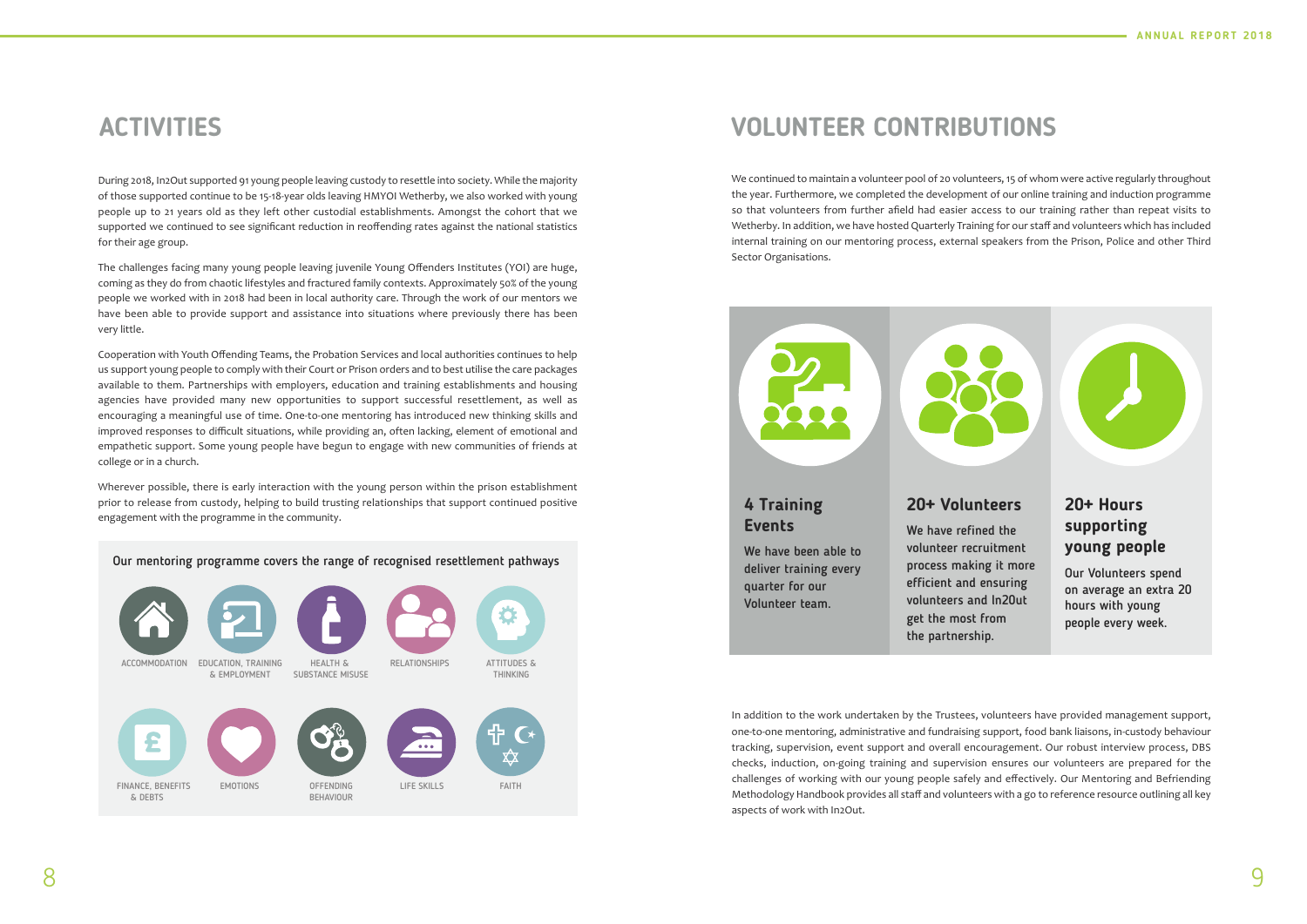### **CHRIS' STORY**

His mentor was able to meet him and read the eviction letter he'd been issued, which thankfully he'd misunderstood. In fact, he had been given 28 days notice to leave. He was able to return to the housing, but in the panic of thinking he'd been made homeless he'd forgotten to attend a probation meeting, something that can have negative consequences. Again, his mentor was able to help him contact probation and explain the situation to them. These were small things, but that made a big difference and were key learning experiences for Chris.

Over the next month Chris moved with his girlfriend into his mum's house, and on finding out his girlfriend was pregnant, he was motivated to get a job as a cleaner at a large supermarket to support her and the coming baby. He started communicating regularly with his mentor again and is making good decisions for himself.

**ACCOMMODATION** 



**OUR WORK CONTINUES TO BE BASED IN THE NORTH OF ENGLAND, WITH THE SPREAD OF PARTICIPANTS OUTLINED OPPOSITE.**

Chris was only 16 when he was sentenced to 18 months in HMYOI Wetherby. As is so often the case a difficult childhood had led him into drugs and increasingly chaotic and criminal behaviour. Despite this, whilst in custody Chris had great ideas of what he would do on release, but as his release date approached he couldn't settle on any one avenue to pursue. Furthermore, he was turning 18 just before release and as he would technically no longer be a child, we knew the level of statutory support would be minimal.

**Although committed to meeting with his mentor on release, Chris didn't show much commitment to any opportunities offered to him.**

This created friction with his family and eventually he was forced to move out of his Dad's home. With his mentor's support he was able to move into supported housing. It was becoming apparent substance misuse was creeping back into Chris's lifestyle and when he next called his mentor he announced he'd been kicked out of the supported housing with immediate effect and was sleeping in a tent!

FINDING SAFE ACCOMMODATION IS OFTEN ONE OF THE MOST PRESSING CONCERNS OF YOUNG PEOPLE LEAVING PRISON.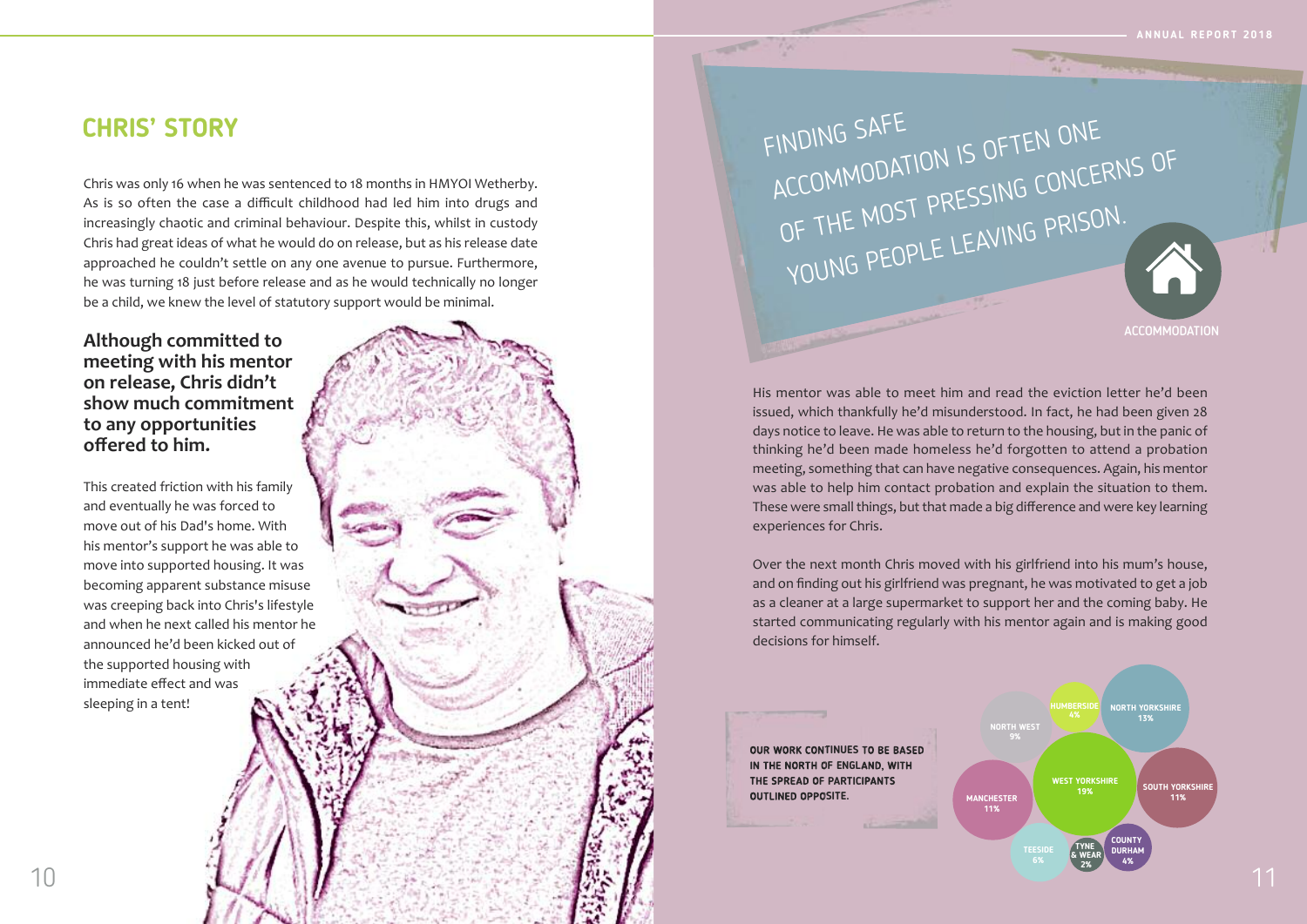### **ACHIEVEMENTS AND PERFORMANCE**

#### **Measuring Outcomes**

Our key charitable objective is to reduce reoffending by young people leaving custody. The reoffending rate of our Participants within 12 months of release into the community is therefore a key performance indicator. Analysis of our 2018 data shows a reduction of recidivism by those supported by In2Out of at least 50% when compared to the national statistics for this age group. Amongst the In2Out supported Participants aged 15-18 years the 12-month reoffending drops from the national rate of over 65% to under 25%.

Notwithstanding this, whilst some of our Participants have returned to custody, many who have had a long history of offending have remained accountable to In2Out and stayed out of trouble for much longer and the severity of the offences by those who do 'cross the line' again is much lower.

#### **Service Delivery**

Mentoring and Befriending by In2Out is facilitated by 4 regionally focused Mentor Coordinators covering the areas of West Yorkshire, South Yorkshire, North Yorkshire, Humberside and the North West. In addition, a further part-time Mentor Coordinator provides 'floating' support to other areas as needed. Mentor Coordinators recruit and supervise a dedicated network of Volunteer Mentors supporting young people locally as they return to areas across the North of England.

During 2018, In2Out received 97 new referrals for support, and we went on to support 91 young people as they prepared for release from custody and then reintegrated back into society in their communities. Including Participants from previous years and new referrals we had contact with over 140 young people throughout 2018.

Each young person is unique and as a result has unique needs, the response to which must be tailored accordingly to achieve the best outcome. Our mentors support across a range of recognised resettlement pathways as listed on page 8, amongst other things helping our young people with opening bank accounts, registering at a doctors/dentist, applying for benefits, writing CVs and preparing for interviews.

#### **Delivery Partnerships**

Our work with young people prior to release has been made possible through the positive working relationships we have established with Young Offenders Institutions. HMYOI Wetherby continues to be our primary feed for 15-18-year-old Participants, with significant referrals from both Chaplaincy and Casework teams. In addition, we continue to have excellent collaboration with HMYOI Deerbolt and the Chaplaincy at HMP/YOI Moorlands, HMP/YOI Doncaster and HMP Hull.



#### **Working Practices**

In support of our Mentors, we provide online induction and safeguarding training, as well as the In2Out Mentoring and Befriending Methodology manual, supported by well-established policies and procedures. Quarterly Training events contribute to continuous personal development for all our staff, combining practical sessions looking at developing best practice within our core focus on mentoring, as well as bringing in outside professionals for more targeted input of key related areas such as mental health or substance misuse. In addition to these inputs, each staff member is expected to use our individual staff supervision programme which happens every 3 months.

#### **Providing Local Presence**

Our office, immediately outside the main gate at HMYOI Wetherby and provided courtesy ofthe Governor, allows In2Out staff with the required security clearance easy access to the prison to meet regularly with young people in custody. The location also greatly facilitates us meeting with all the relevant statutory agencies working with the young person prior to release.



REOFFENDING RATE FOR 15-18YR OLDS WITHIN THE FIRST 12 MONTHS OF LEAVING CUSTODY

POST-RELEASE SUPPORT CONTINUES TO BE PROVIDED IN COLLABORATION WITH THE YOUTH OFFENDING TEAMS AND PROBATION SERVICES, WITH STRONG WORKING RELATIONSHIPS WITH BOTH STATUTORY SERVICES IN ALL THE KEY GEOGRAPHIC AREAS OF RETURN IN WHICH WE WORK.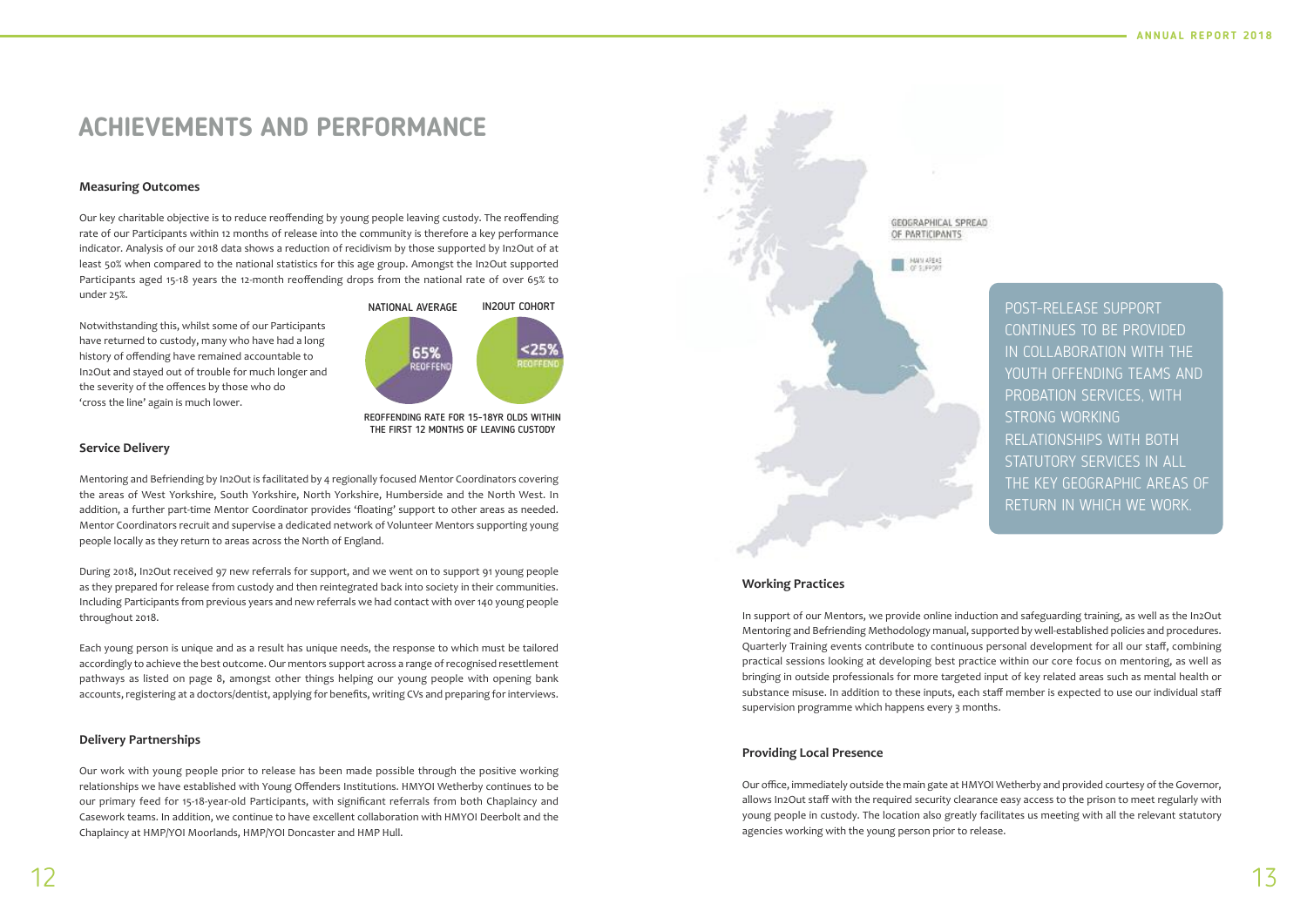### **BRIAN'S STORY**

Our mentoring aims to help a young person navigate successfully through this tense period. On release, Brian really struggled with the desire to return to prison, a place where he felt a safety previously unknown and the stability of a familiar routine and the support of prison staff. However, with encouragement from his mentor, he bravely moved out of his comfort zone, worked on building his confidence and overcoming his low self-esteem.

Over time, through regular meetings with his mentor and much support Brian began to engage in social activities, even conquering his shyness to such an extent that he has been able to volunteer in the warehouse of his local Foodbank.

<sup>O</sup> COUNTERACTING NEGATIVE MESSAGES. <sup>®</sup> POSITIVE ENCOURAGEMENT. BUILDING CONFIDENCE.



Now off license Brian, inspired and encouraged by working with his mentor, is a young man with hope for a brighter future. He is determined to stick to a simple action plan with the intention of getting healthier, and ultimately securing employment and living independently.

#### EMOTIONS

Brian found himself in prison as a result of a serious crime. During his time in Wetherby he became aware of In2Out, and although incredibly shy, he courageously reached out for help. With time and patient support, Brian built up the necessary trust for In2Out's befriending and mentoring to become effective.

**For many of the young people In2Out support, release from prison is a massive transition – a time fraught with potential pitfalls.**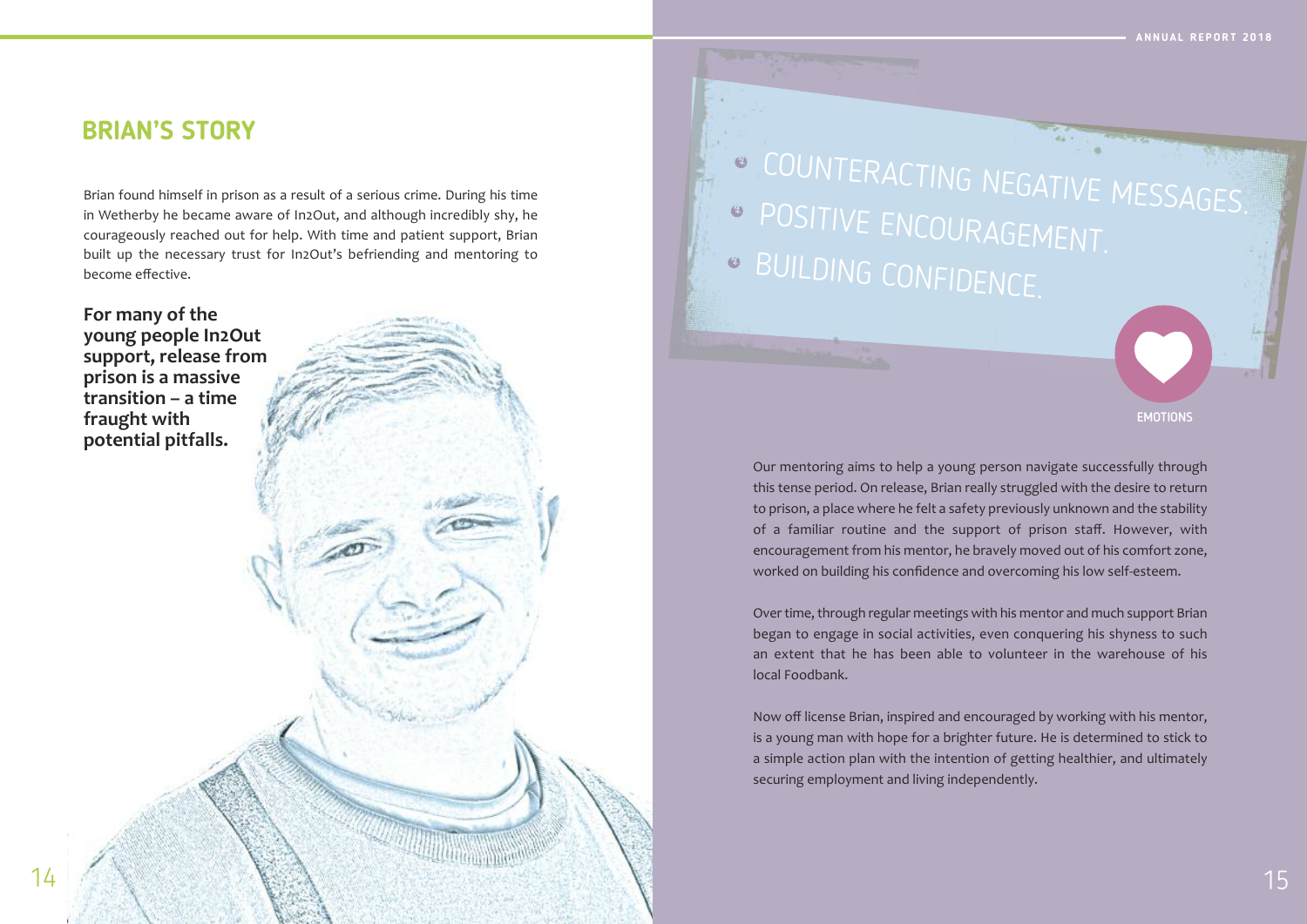In addition to all restricted funds, In2Out will hold cash reserves to ensure that all of its budgeted operations are appropriately funded, with a goal to secure an ongoing balance of 3-6 months of all budgeted expenditure.

## **FINANCIAL REVIEW**

#### **Accounting Procedures**

In2Out employs cash-based accounting.

We maintain dual-control across all our financial procedures, with live accounting data available on independent cloud-based financial accounting systems.

PART-TIME WORKERS, AS WELL AS ALL VOLUNTEER EXPENSES. THE APPLICATION OF FUNDS HAS BEEN ALMOST ENTIRELY FOCUSED ON THE DIRECT SUPPORT OF THE IN2OUT PARTICIPANTS, THROUGH THE PROVISION OF SALARIES AND EXPENSES OF 3 FULL-TIME AND 6

In2Out has had its accounts independently examined, as revenue in 2018 remained below the threshold that requires a full audit.

Funds for the operation of In2Out during 2018 came mostly from Trust and Foundation funders, with additional funds coming from supporting churches and personal gifts.

We are extremely grateful for the generous support we have received in 2018.

## **Funding Partners – 2018**

| A.B. Charitable Trust                      |
|--------------------------------------------|
| Andrews Charitable Trust                   |
| <b>Balcombe Charitable Trust</b>           |
| <b>BBC Children in Need</b>                |
| Charles Heywood                            |
| David Brooke Charity                       |
| Fort Foundation                            |
| Garfield Weston                            |
| <b>Generation Trust</b>                    |
| George A Moore Foundation                  |
| Joseph Rank Foundation                     |
| Kelly Charitable Trust                     |
| Kirkby Foundation                          |
| Liz and Terry Bramall Foundation           |
| Normanby Charitable Trust                  |
| Pat Newman Memorial Trust                  |
| Peter Vardy Foundation                     |
| Santander Foundation                       |
| Society Foundation                         |
| Sylvia and Colin Shepherd Charitable Trust |
| <b>Tudor Trust</b>                         |
| 29th May 1961 Charity                      |
|                                            |

#### **Bankers:**

CAF Banking Limited Sort Code: 40-52-40 25 King's Hill Avenue Account No. 00023889 King's Hill, West Malling, Kent, ME19 4JQ

We received no funding from statutory bodies.

# **IN2OUT FINANCIAL SNAPSHOT 2018**

**INCOME EXPENDITURE**



More than 95% of expenditure goes directly into supporting our particpants



### **RESERVES**



### **VALUE FOR MONEY**

**£4K**

ANNUAL COST FOR IN2OUT TO SUPPORT ONE YOUNG PERSON IN THE COMMUNITY



**£100K**

ANNUAL COST FOR HMPS TO KEEP ONE YOUNG PERSON IN CUSTODY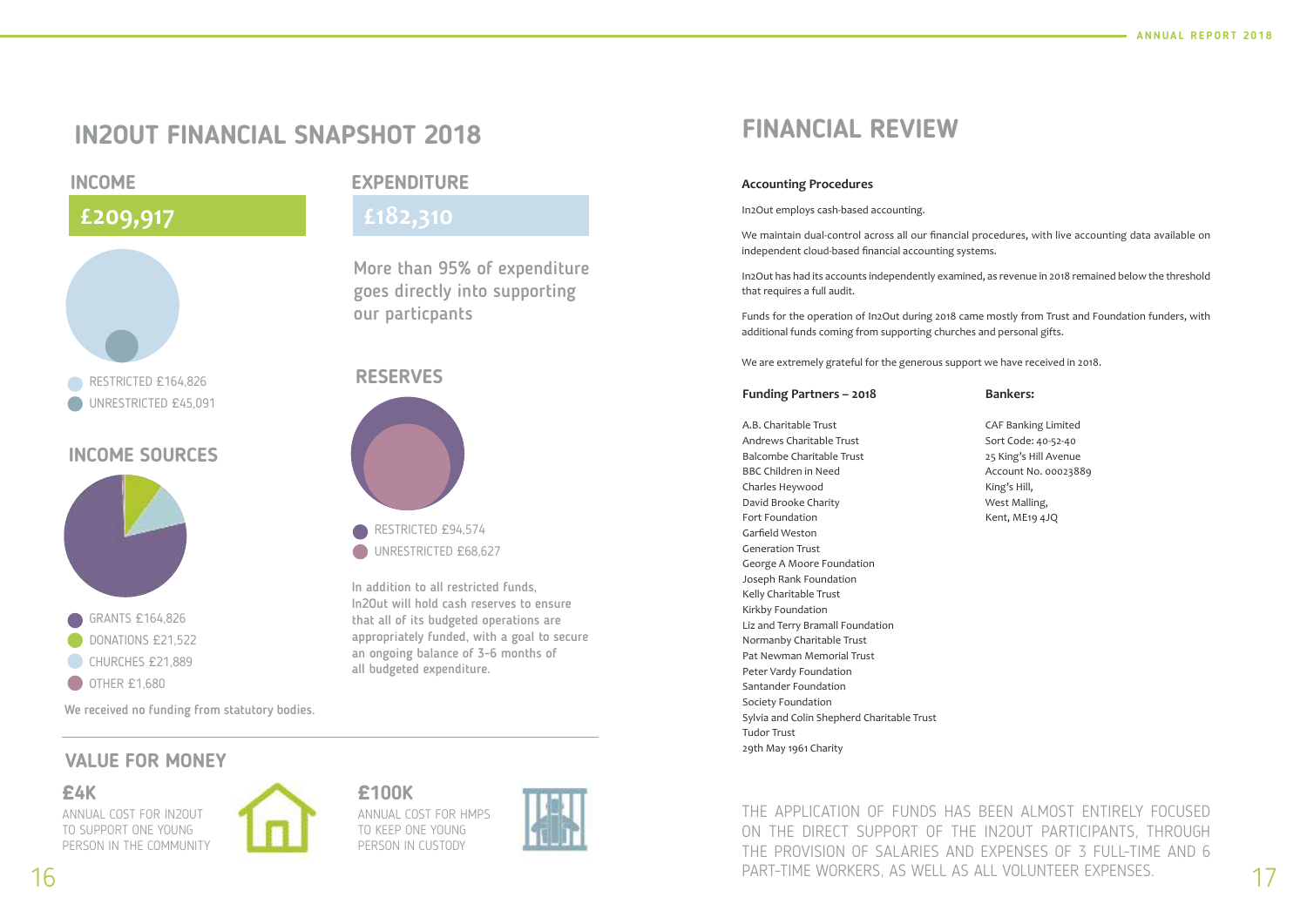# **STRUCTURE, GOVERNANCE AND MANAGEMENT**

Governance and oversight of the Charity is provided by a board of Trustees.

The Executive Director is responsible for the day-to-day operations.

Trustees meet formally 4 times per year, in between which the Chair and Treasurer have regular contact with the Executive Director.

Regionally-based Mentor Coordinators, overseen by the Resettlement Manager, manage volunteers in their geographic area and take responsibility for service provision for all Participants there.

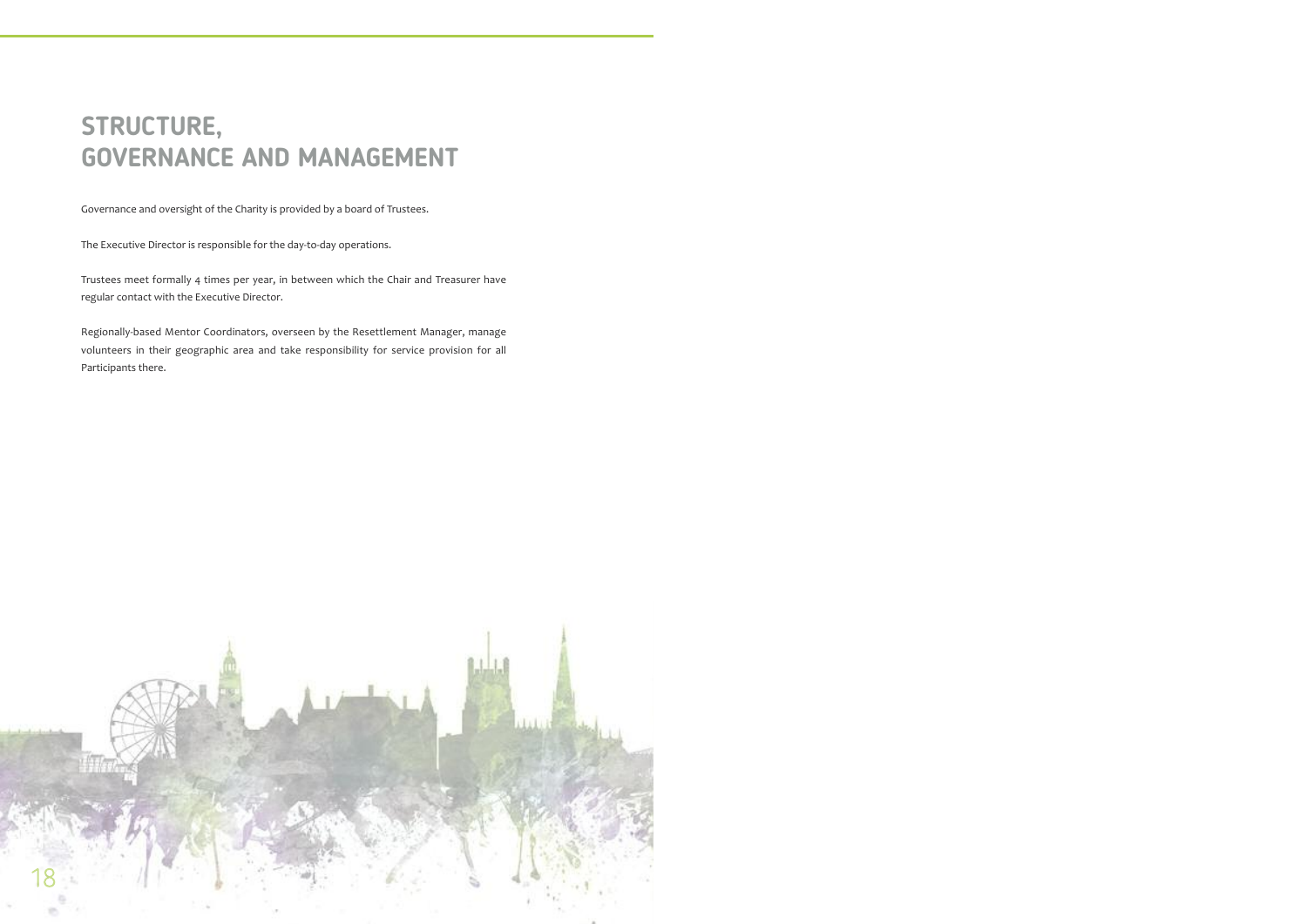All boys could choose to work with In20ut, a charity working closely with the prison to provide ongoing support before and after release. This impressive level of support was tailored to individual need...

#### **HM INSPECTORATE OF PRISONS. HMYOI WETHERBY REPORT, MARCH 2018**